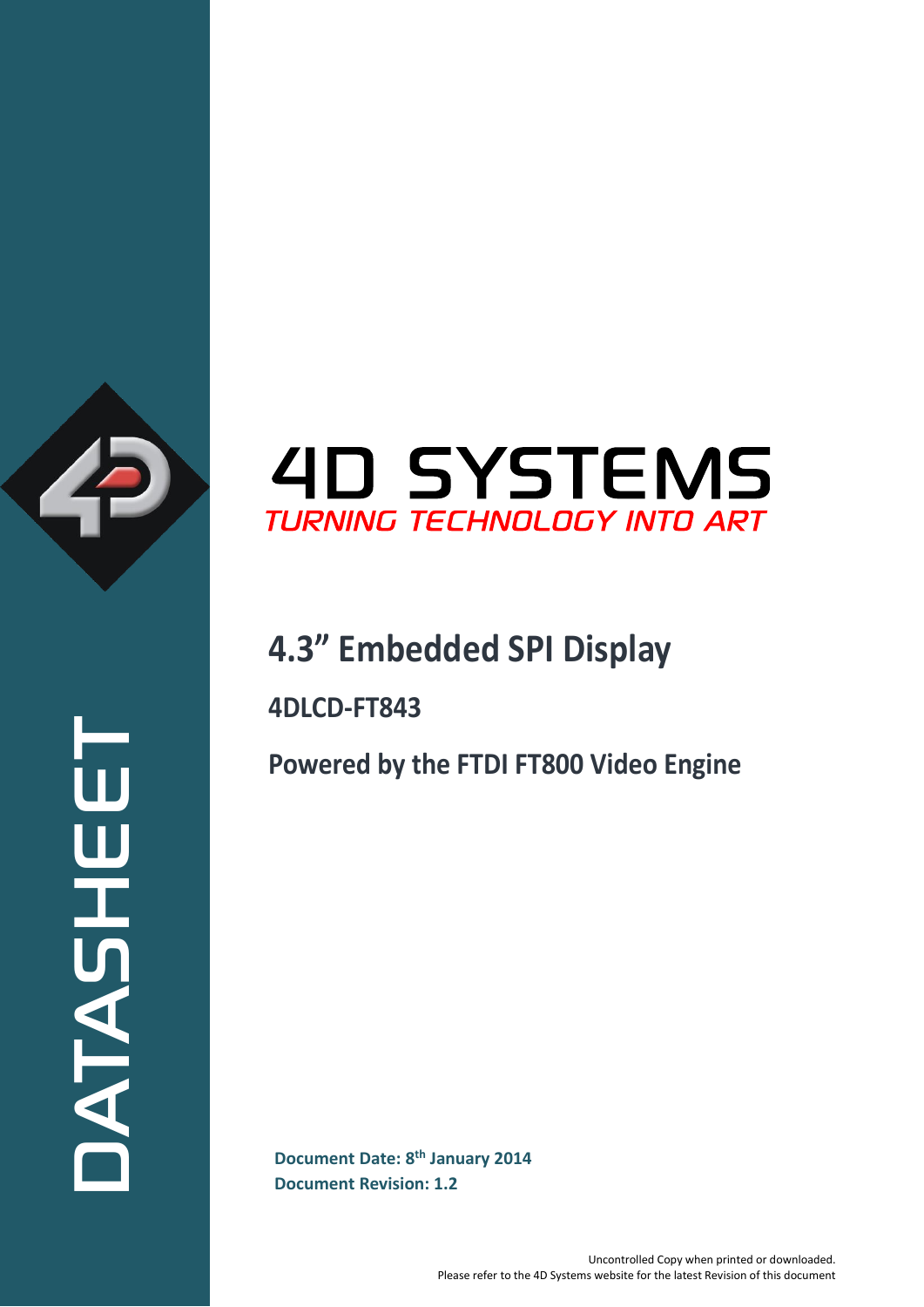# Contents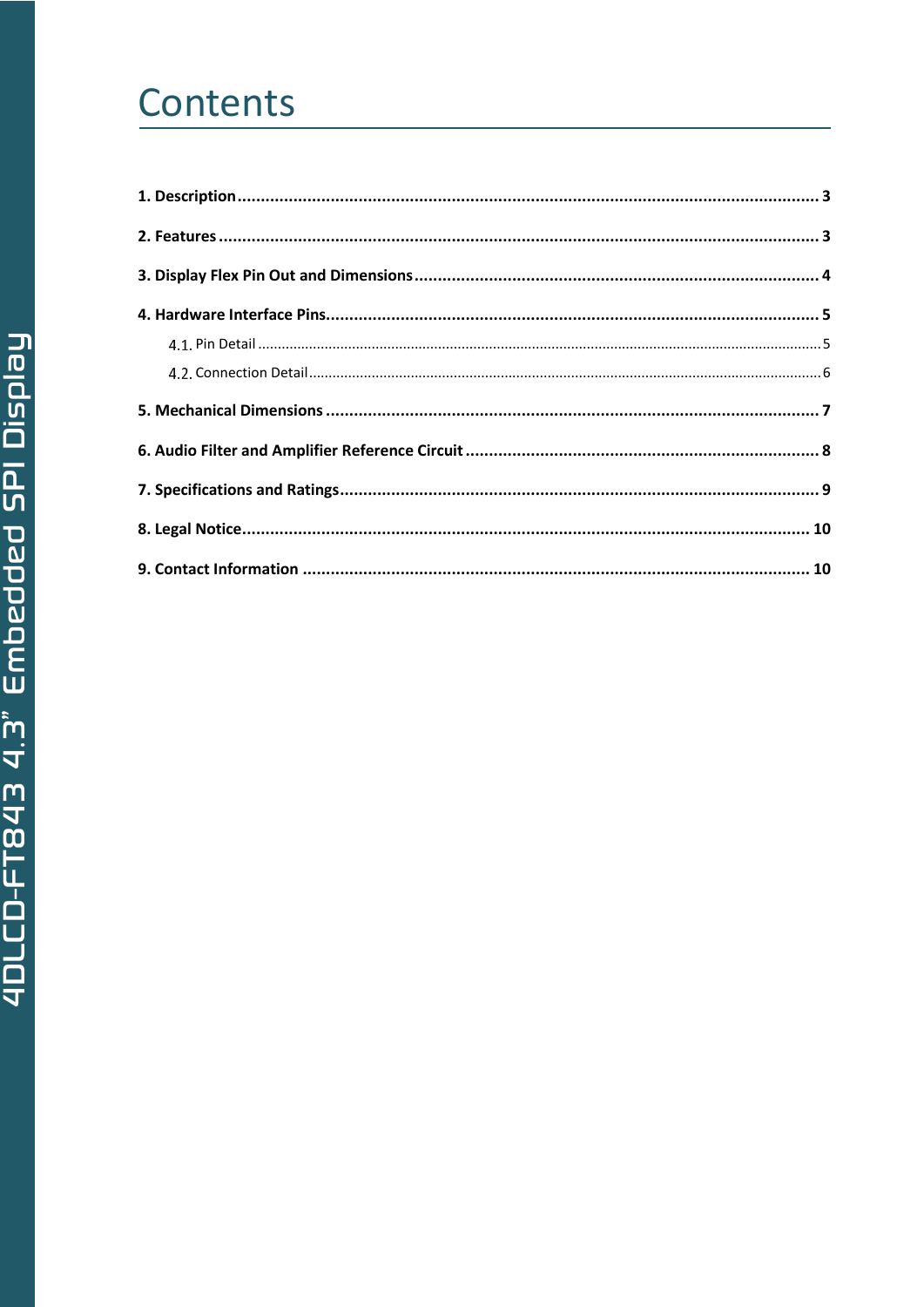## <span id="page-2-0"></span>**1. Description**

The 4DLCD-FT843 is an embedded SPI display from 4D Systems, featuring a 4.3" resistive touch display with an integrated FTDI FT800 Video Engine.

The 4DLCD-FT843 is a powerful SPI Display which enables a SPI host to be connected directly to the display, providing a powerful set of graphics features to the host using the on board FTDI FT800 Video Engine.

This display provides 4 in one functionality, a 4.3" TFT LCD Display, Audio with amplifier enable, and Resistive Touch screen and an integrated Video Engine. This combination built directly into the screen allows for simple integration into a number of applications.

The FT800 Video Engine runs the FTDI version of EVE (Embedded Video Engine), which targets high quality graphics displays with Widget support, designed to offload the Host Processor and provide a variety of graphics features.

4D Systems has designed an Arduino Compatible Shield nicknamed ADAM (Arduino Display Adaptor Module) to interface with the EVE driven 4DLCD-FT843 Display, along with a simple breakout board (4DLCD-FT843-Breakout) to attach to a generic host or breadboard. Please refer to their product page on the 4D Systems website, and associated Documentation.

All software support for the 4DLCD-FT843 Display is provided directly from FTDI. FTDI also write and supply the libraries and demos for this shield/display combo. Hardware support is provided by 4D Systems.



**4DLCD-FT843 Breakout**

## <span id="page-2-1"></span>**2. Features**

- 4.3" TFT LCD Transmissive Display with 480x272 Resolution, and 262K Colours
- 4 Wire Resistive Touch screen
- Mono PWM Audio output with separate amplifier enable, designed to be connected directly to a simple filter and amplifier circuit.
- On board FTDI FT800 Video Engine
- SPI Interface to Host Processor/Controller, up to 30Mhz (Mode 0 only)
- Standard 10 way 0.5mm pitch FPC ribbon which carries SPI, Audio, I/O and Power to/from the Display.
- Programmable Interrupt Controller, with dedicate Interrupt pin to Host
- 64 voice polyphonic sound synthesizer
- PWM dimming control for LCD backlight
- Power mode control to put the FT800 into sleep and standby modes, with dedicated power down pin to Host
- Single 3.3V supply
- 3.3V SPI Bus, Audio Output and amplifier Enable, not 5V tolerant.
- Display Dimensions: 105.5 x 67.2 x 4.2mm (Not including flex)
- Flex length from base of display: 57.51mm
- Viewing Area: 95.04 x 53.86mm
- Touch Area: 96.7 x 55.5mm
- Weight: 60gm
- RoHS Compliant
- CE Compliant

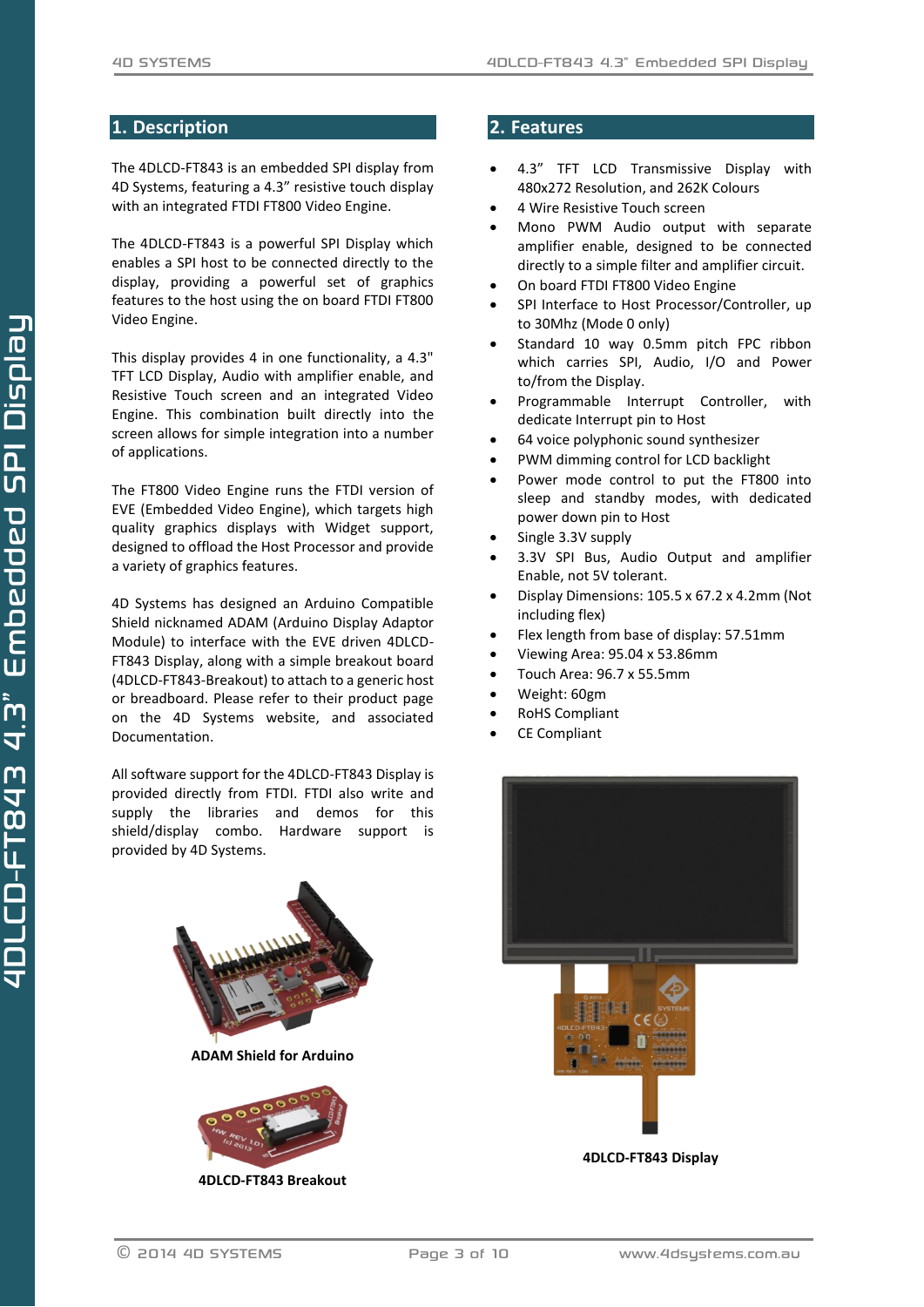## <span id="page-3-0"></span>**3. Display Flex Pin Out and Dimensions**



**Please note**: This is the **BACK** view of the Display FPC, opposite side to the components on the Flex

| <b>Flex Pin Out</b> |               |     |                                                                                                                                         |  |  |  |  |
|---------------------|---------------|-----|-----------------------------------------------------------------------------------------------------------------------------------------|--|--|--|--|
| Pin                 | <b>Symbol</b> | 1/0 | <b>Description</b>                                                                                                                      |  |  |  |  |
| 1                   | 3.3V          | P   | 3.3V Power Supply for Display Module and FT800 Video Engine. Voltage Input<br>minimum is 3.0V and maximum is 3.6V, 3.3V is recommended. |  |  |  |  |
| $\overline{2}$      | <b>SCK</b>    |     | SPI Clock Input from Host                                                                                                               |  |  |  |  |
| 3                   | <b>MISO</b>   | O   | SPI Data Output to Host                                                                                                                 |  |  |  |  |
| 4                   | <b>MOSI</b>   |     | SPI Data Input from Host                                                                                                                |  |  |  |  |
| 5                   | CS.           |     | SPI Chip Select from Host                                                                                                               |  |  |  |  |
| 6                   | <b>INT</b>    | O   | Configurable Interrupt to Host                                                                                                          |  |  |  |  |
| 7                   | PD.           |     | Power Down Input from Host                                                                                                              |  |  |  |  |
| 8                   | AUDIO SHDN    | O   | Audio Shutdown Output to Amplifier                                                                                                      |  |  |  |  |
| 9                   | AUDIO OUT     | O   | Audio Output PWM, requires simple filter and then to Amplifier                                                                          |  |  |  |  |
| 10                  | <b>GND</b>    | P   | Power Ground                                                                                                                            |  |  |  |  |

I = Input, O = Output, P = Power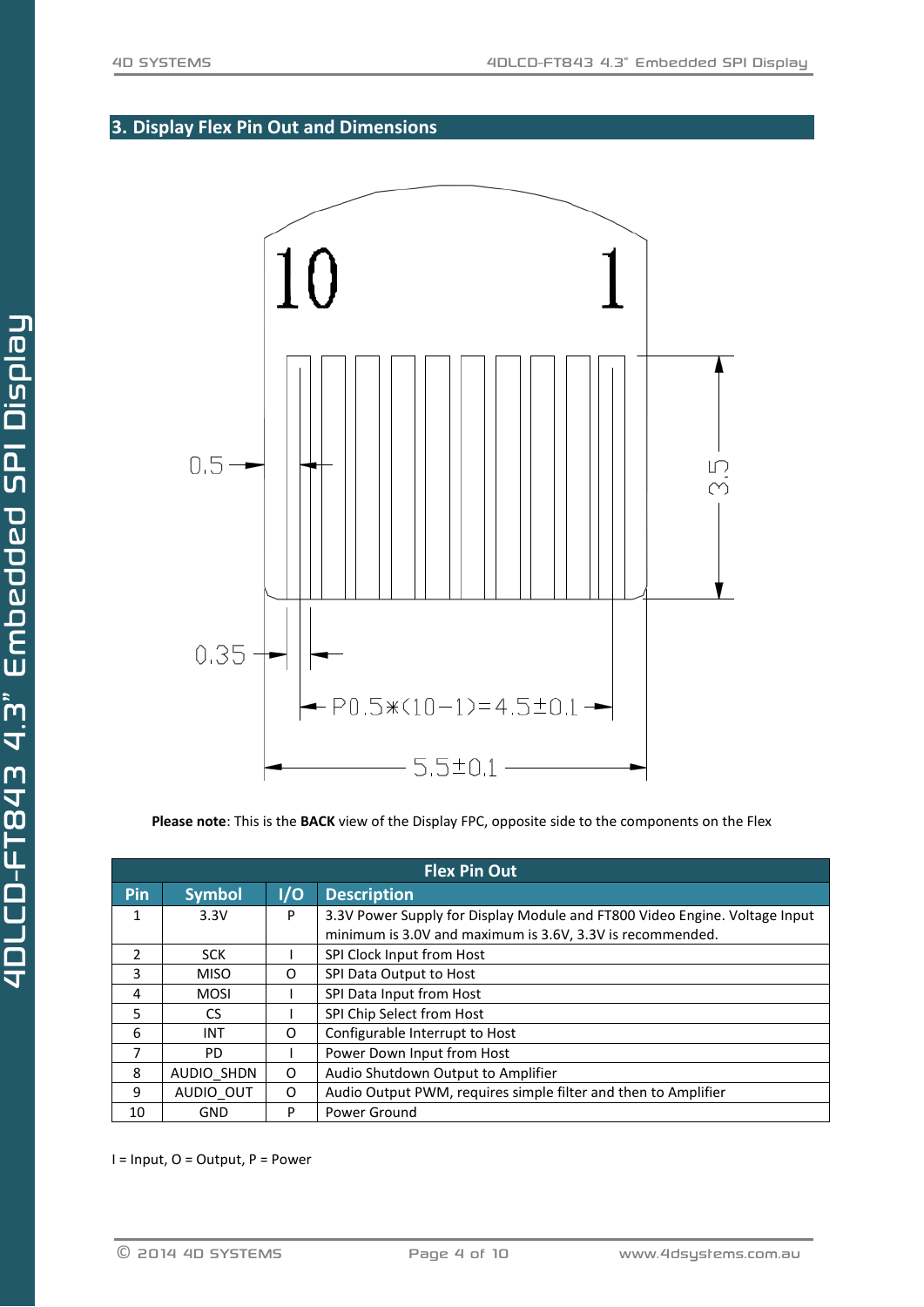## <span id="page-4-0"></span>**4. Hardware Interface Pins**

The 4DLCD-FT843 Display features 10 physical pins on the flex. This section describes each in detail.

#### <span id="page-4-1"></span>**Pin Detail**

#### **Pin 1: 3.3V - Power Input**

This is the main power input pin for the display. It powers not only the display logic itself, but also the FT800 Video Engine on board the flex, along with the backlight for the 4.3" display. The recommended voltage is 3.3V, however the display can be powered as low as 3.0V and as high as 3.6V. It is however highly recommended to stay at 3.3V for best results. This also enables interfacing with a 3.3V host processor easier, along with the interface to a micro-SD or SD card, which is also recommended to be at 3.3V.

#### **Pin 2: SCK – SPI Clock**

This is the Clock Input for the SPI Bus which comes from the host. This is 3.3V logic and is not 5V tolerant, please only connect 3.3V compatible devices to this pin. The FT800 can run up to a maximum of 30Mhz on the SPI Bus.

#### **Pin 3: MISO – SPI Data Output**

This is the SPI Data Output from the Display, which goes to the Host processor. This is 3.3V logic and is not 5V tolerant, please only connect 3.3V compatible devices to this pin.

#### **Pin 4: MOSI – SPI Data Input**

This is the SPI Data Input for the Display, which comes from the Host processor. This is 3.3V logic and is not 5V tolerant, please only connect 3.3V compatible devices to this pin.

#### **Pin 5: CS – SPI Chip Select Input**

This is the SPI Chip Select Input for the Display, which comes from the Host processor. This is 3.3V logic and is not 5V tolerant, please only connect 3.3V compatible devices to this pin.

#### **Pin 6: INT – Configurable Interrupt Output**

This is the Configurable Interrupt Output from the display, which can be configured to be trigger by a number of events, and is used to interrupt the Host Processor when the interrupt event occurs. This is an Open Drain output, which is pulled high to 3.3V by the display module, and is Active Low.

Please refer to the FT800 Datasheet from FTDI, which is linked from the 4DLCD-FT843 Product Page on the 4D Systems website, for more information.

#### **Pin 7: PD – Power Down Input**

This is the Power Down Input for the Display, which can be triggered by the Host Processor if the display is required to be powered down, either from a standby state or from its active state.

This is pulled high to 3.3V by the display module, and is Active Low.

Holding this pin low for >5mS will cause the FT800 Video Engine to shut down and go into a powered down state. Releasing this low or driving the pin High will cause the display to start up again. It is also possible to reset the display using this pin, by driving it low for 5mS and then high again.

Please refer to the FT800 Datasheet from FTDI, which is linked from the 4DLCD-FT843 Product Page on the 4D Systems website, for more information.

#### **Pin 8: AUDIO\_SHDN – Audio Shutdown**

This is the Audio Shutdown output from the FT800 Video Engine, which is designed to enable/disable an external audio amplifier based on the events occurring on the FT800.

This pin is actually the GPIO01 General Purpose I/O on the FT800, so could be used for an alternative function if required.

Please refer to the FT800 Datasheet from FTDI, which is linked from the 4DLCD-FT843 Product Page on the 4D Systems website, for more information.

#### **Pin 9: AUDIO\_OUT – Audio Output**

This is the Audio Output from the FT800 Video Engine, which is a Push/Pull PWM Output capable of Source/Sink of 16mA of current.

This pin is designed to be passed into a simple filter circuit and then passed to an amplifier for best results. Please refer to the example schematic in Section 6 which provides the recommended circuit to connect to this pin.

Please refer to the FT800 Datasheet from FTDI, which is linked from the 4DLCD-FT843 Product Page on the 4D Systems website, for more information.

#### **Pin 10: GND – Power Ground**

This is the Power Ground for the 4DLCD-FT843 Display. This should be connected to the GND associated with the Pin 1 3.3V Power Input pin.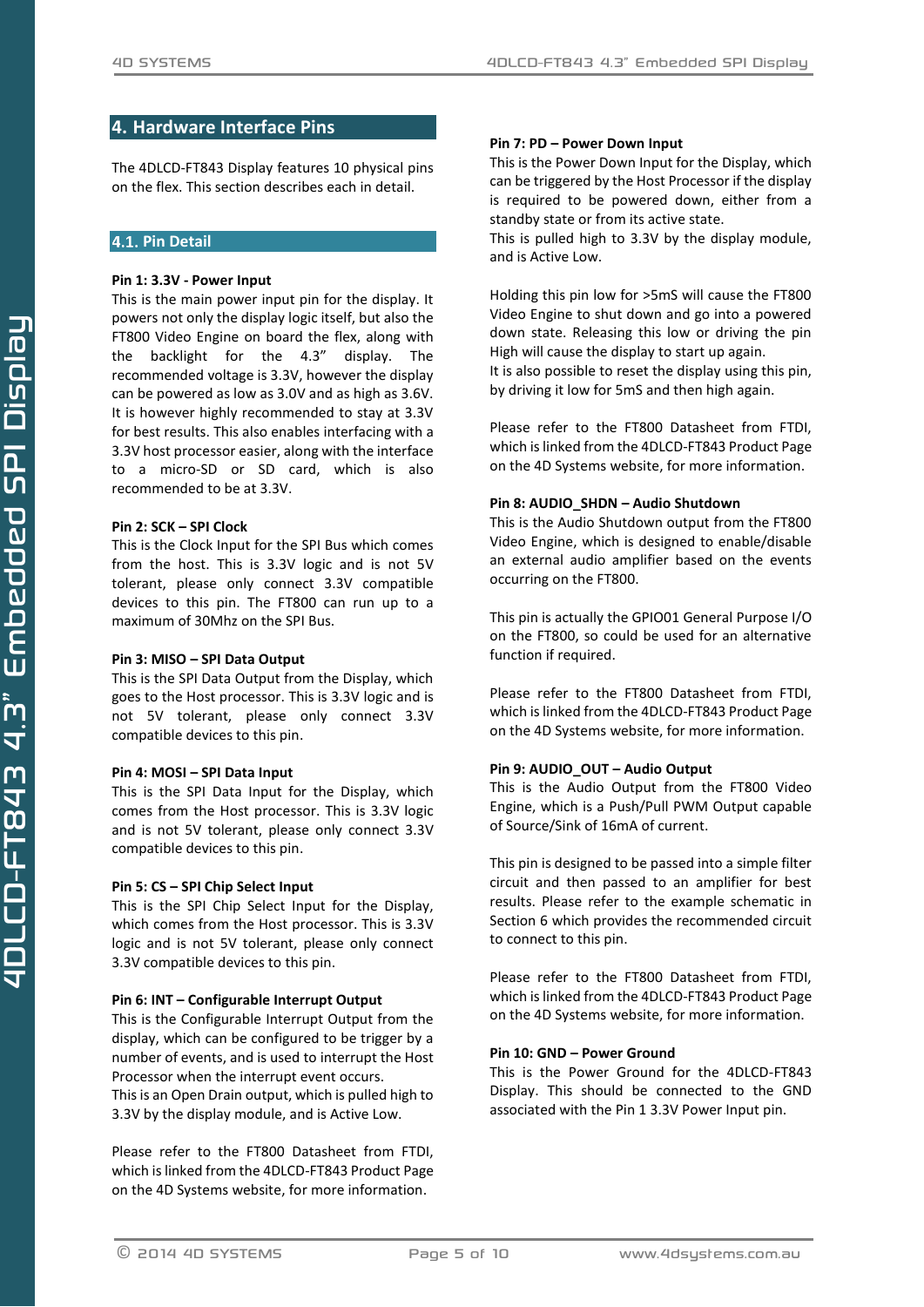#### <span id="page-5-0"></span>**4.2. Connection Detail**

The 4DLCD-FT843 Display features a 10 way flexible FPC, which is designed to connect into a 10 way FPC connector on a PCB.

Please note, the display FPC is fragile and contains many components, so the main body of the FPC should not be bent or subjected to excessive forces or be twisted, else the flex may be damaged and the display will no longer function correctly.

Out of the main body of the flex, is a thin portion which contains the 10 signals, which connects to the target PCB's FPC connector. This is also fragile and should be treated with care, it should not be subjected to excessive bending or twisting else it may be damaged.

The 4DLCD-FT843 Display is designed to be easily connected to a target host PCB. 4D Systems offers two products which may be useful.

One is an Arduino Sheild nicknamed ADAM (Arduino Display Adaptor Module), which is designed to connect directly to an Arduino, and features a 10 way FPC connector to connect the 4DLCD-FT843 Display, along with a micro-SD socket and associated jumpers.

The other product is a simple breakout board, which features a 10 way FPC connector, and then a single 2.54mm pitch row of male pins to plug directly into a breadboard or into a host PCB. For detail on these products, please refer to the respective product pages on the 4D Systems website.

The 4DLCD-FT843 Display connects to a target Host Processor / MCU using a 3.3V SPI Bus, and also features an Interrupt Pin and Shutdown Pin for applications which can make use of them.

The Display has the ability to generate PWM audio, both Mono PCM and Polyphonic MIDI, which exits the display module via the 10 way FPC, and should then be fed into a simple filter and amplifier circuit. This circuit is shown in Section 6.0 and should be treated as the recommended circuit, however alternative circuits are also possible.

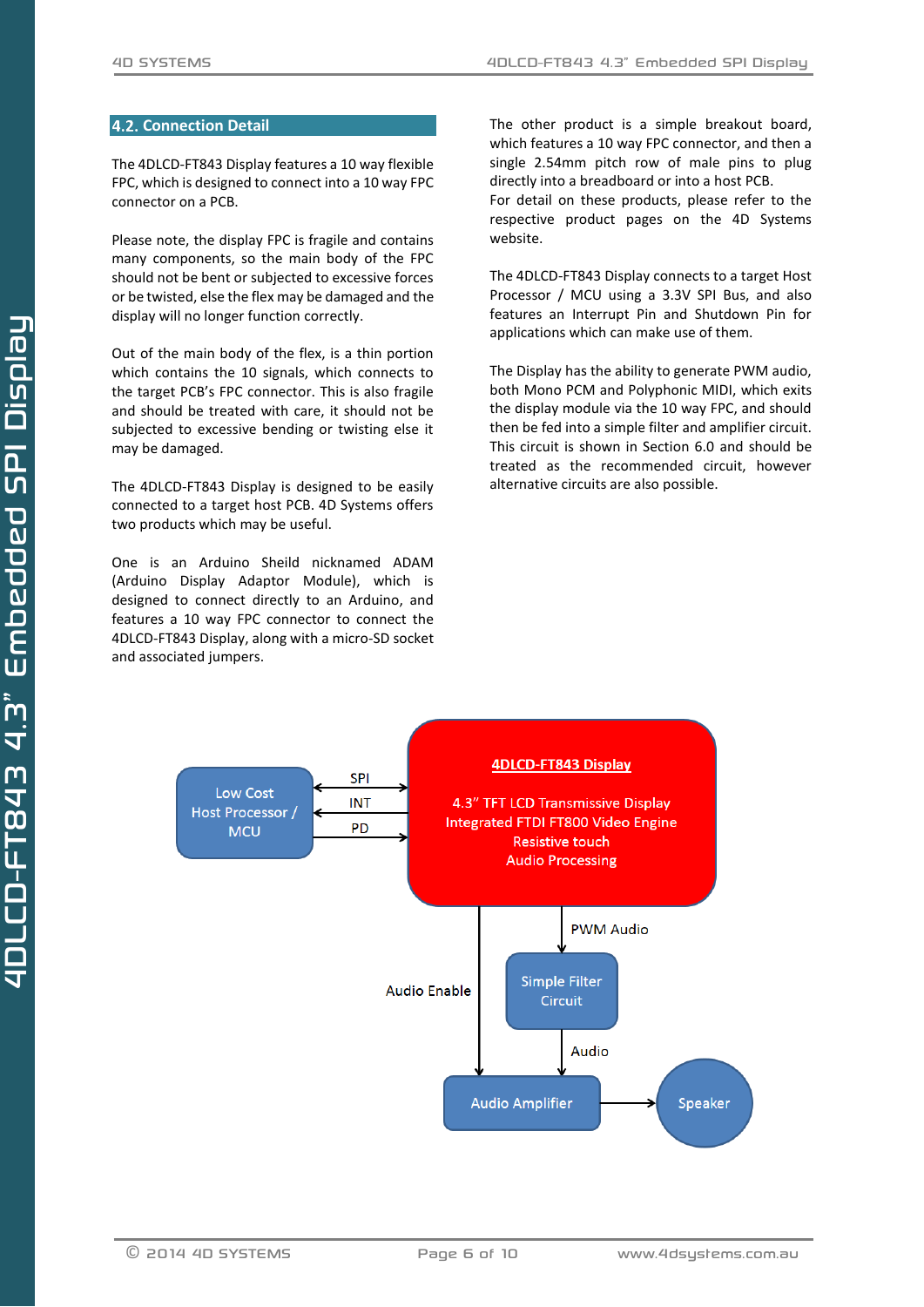## **5. Mechanical Dimensions**

<span id="page-6-0"></span>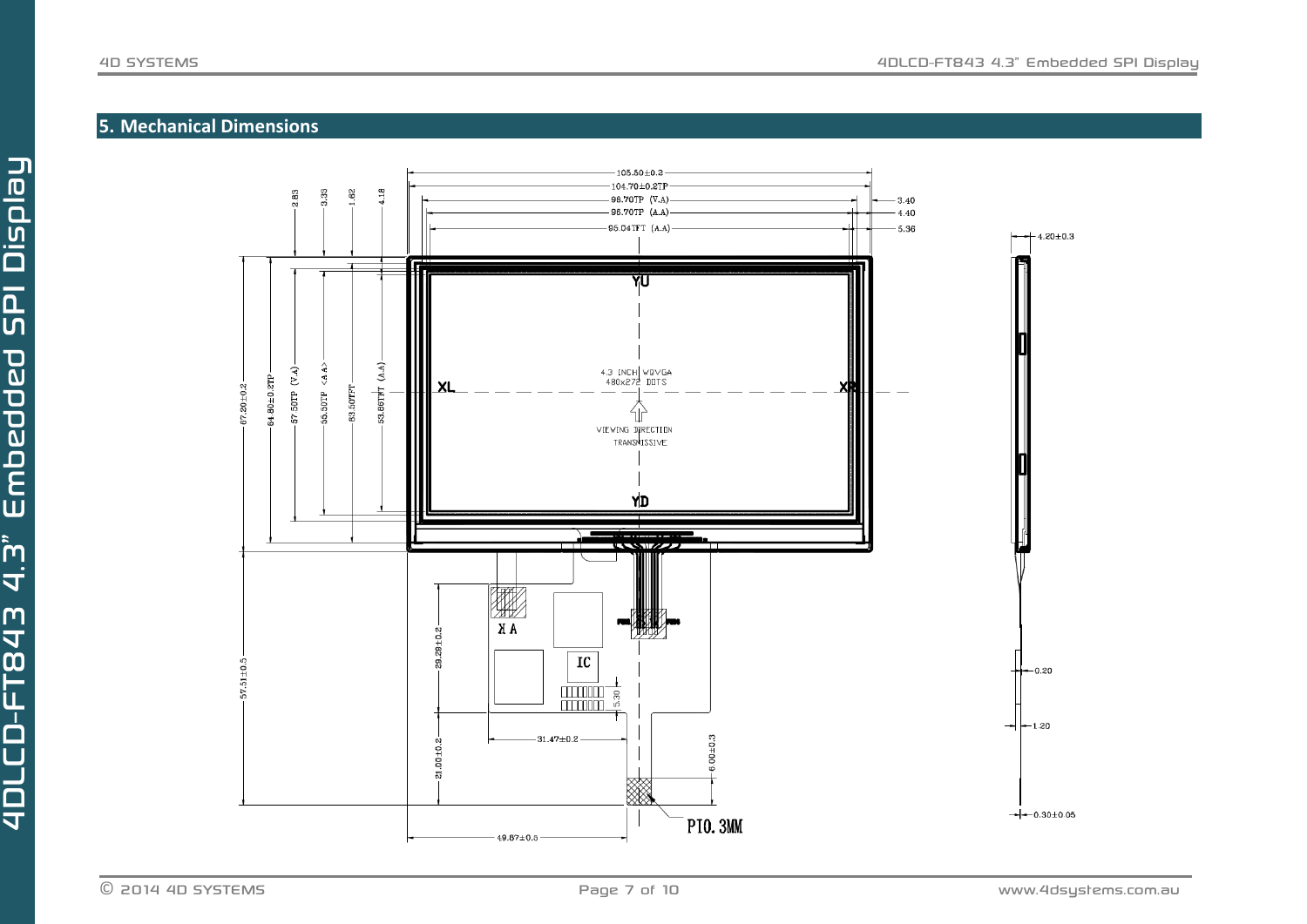## **6. Audio Filter and Amplifier Reference Circuit**



<span id="page-7-0"></span>Please note this circuit is not included on any hardware from 4D Systems. This is a reference schematic from FTDI, which can be used to successfully filter and amplify the audio signals coming from the FT800, and therefore 4DLCD-FT843 Display.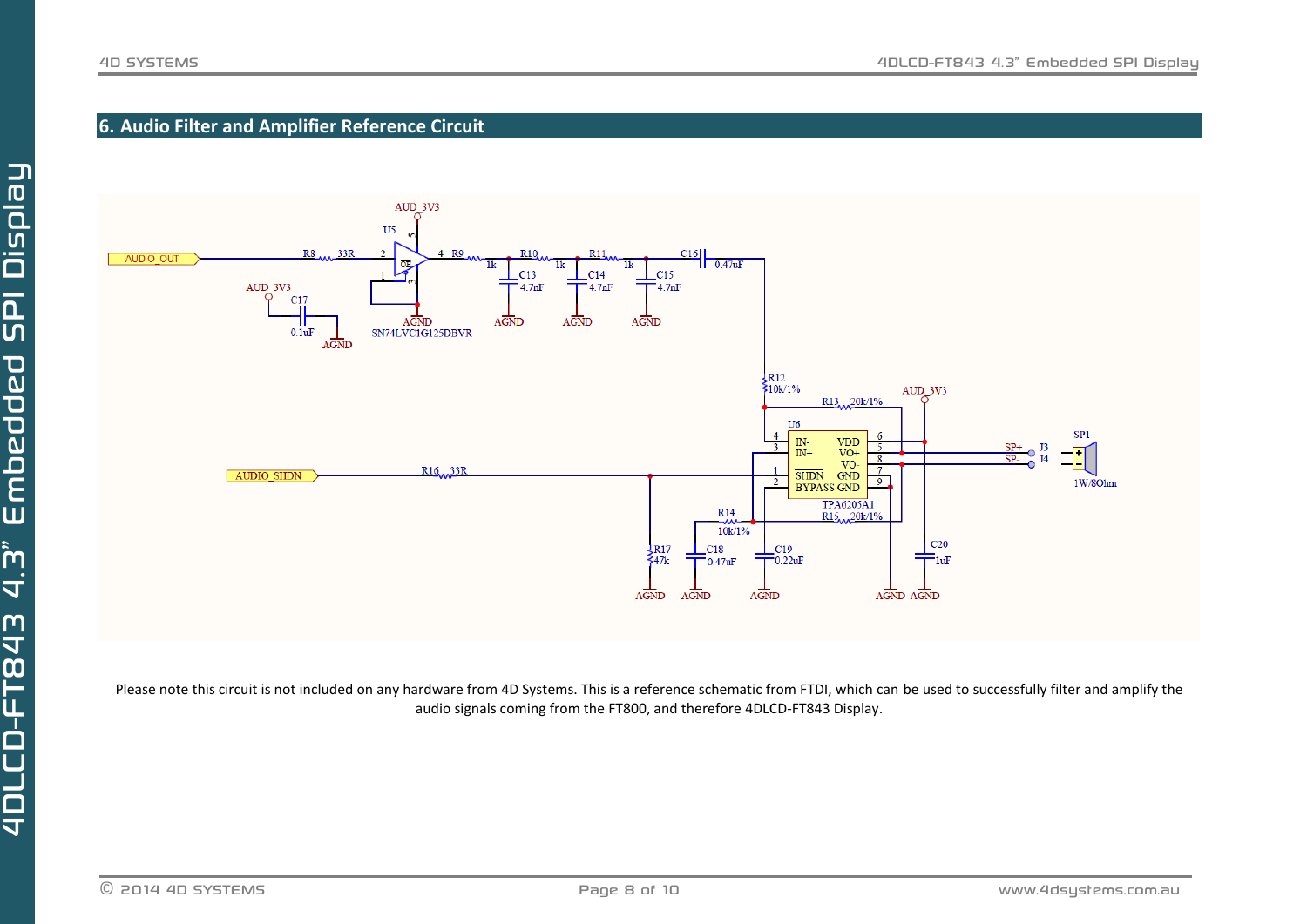## <span id="page-8-0"></span>**7. Specifications and Ratings**

| <b>RECOMMENDED OPERATING CONDITIONS</b> |                                                            |            |            |            |              |  |
|-----------------------------------------|------------------------------------------------------------|------------|------------|------------|--------------|--|
| <b>Parameter</b>                        | <b>Conditions</b>                                          | <b>Min</b> | <b>Typ</b> | <b>Max</b> | <b>Units</b> |  |
| Supply Voltage (VCC)                    |                                                            | 3.0V       | 3.3V       | 3.6V       | ٧            |  |
| <b>Operating Temperature</b>            |                                                            | -10        |            | $+70$      | °C           |  |
| Typical LCD Life                        |                                                            | --         | 20000      |            | <b>Hours</b> |  |
| <b>Current Usage</b>                    | Dependant on usage, audio,<br>brightness, processing, GPIO | --         | 210        |            | mA           |  |

| <b>TOUCH SCREEN CHARACTERISTICS</b> |                              |            |            |            |              |
|-------------------------------------|------------------------------|------------|------------|------------|--------------|
| <b>Parameter</b>                    | <b>Conditions</b>            | <b>Min</b> | <b>Typ</b> | <b>Max</b> | <b>Units</b> |
| Linearity                           |                              | --         |            | < 1.5      | %            |
| Terminal Resistance X               | X film side                  | 200        |            | 850        | Ohm          |
| <b>Terminal Resistance Y</b>        | Y film side                  | 150        |            | 580        | Ohm          |
| Durability - Scratch Test           | Stylus Pen or Finger Sliding | 100        |            |            | К            |
| Durability - Tap Test               | Stylus Pen or Finger Press   | 1          |            |            | Million      |
| Transparency                        |                              | $- -$      | 80         | --         | %            |

| <b>OPTICAL CHARACTERISTICS</b>    |                                  |                     |            |            |            |                   |
|-----------------------------------|----------------------------------|---------------------|------------|------------|------------|-------------------|
|                                   | <b>Parameter</b>                 | <b>Condition</b>    | <b>Min</b> | <b>Typ</b> | <b>Max</b> | <b>Units</b>      |
|                                   | Contrast ratio (Centre point)    |                     | 450        | 500        |            |                   |
| Luminance of white (Centre point) |                                  | Back-light On       | 400        |            |            | Cd/m <sup>2</sup> |
| White Uniformity                  |                                  |                     |            | 80         |            | %                 |
| Response<br>Time                  | Rising + Falling<br>$(Tr + Tf)$  |                     |            | 45         |            | ms                |
| Viewing<br>Angle                  | Vertical above Centre            |                     |            | 50         |            |                   |
|                                   | <b>Vertical below Centre</b>     |                     | 70         |            |            | <b>Degrees</b>    |
|                                   | <b>Horizontal Left of Centre</b> | Contrast Ratio > 10 | 70         |            |            |                   |
|                                   | Horizontal Right of Centre       |                     | 70         |            |            |                   |

**NOTE:** Please note that all specifications listed are for the current production versions of this Intelligent Display Module.

## **ORDERING INFORMATION**

**Order Code:** 4DLCD-FT843

**Packaging:** Module sealed in antistatic foam padded 4D Systems Box